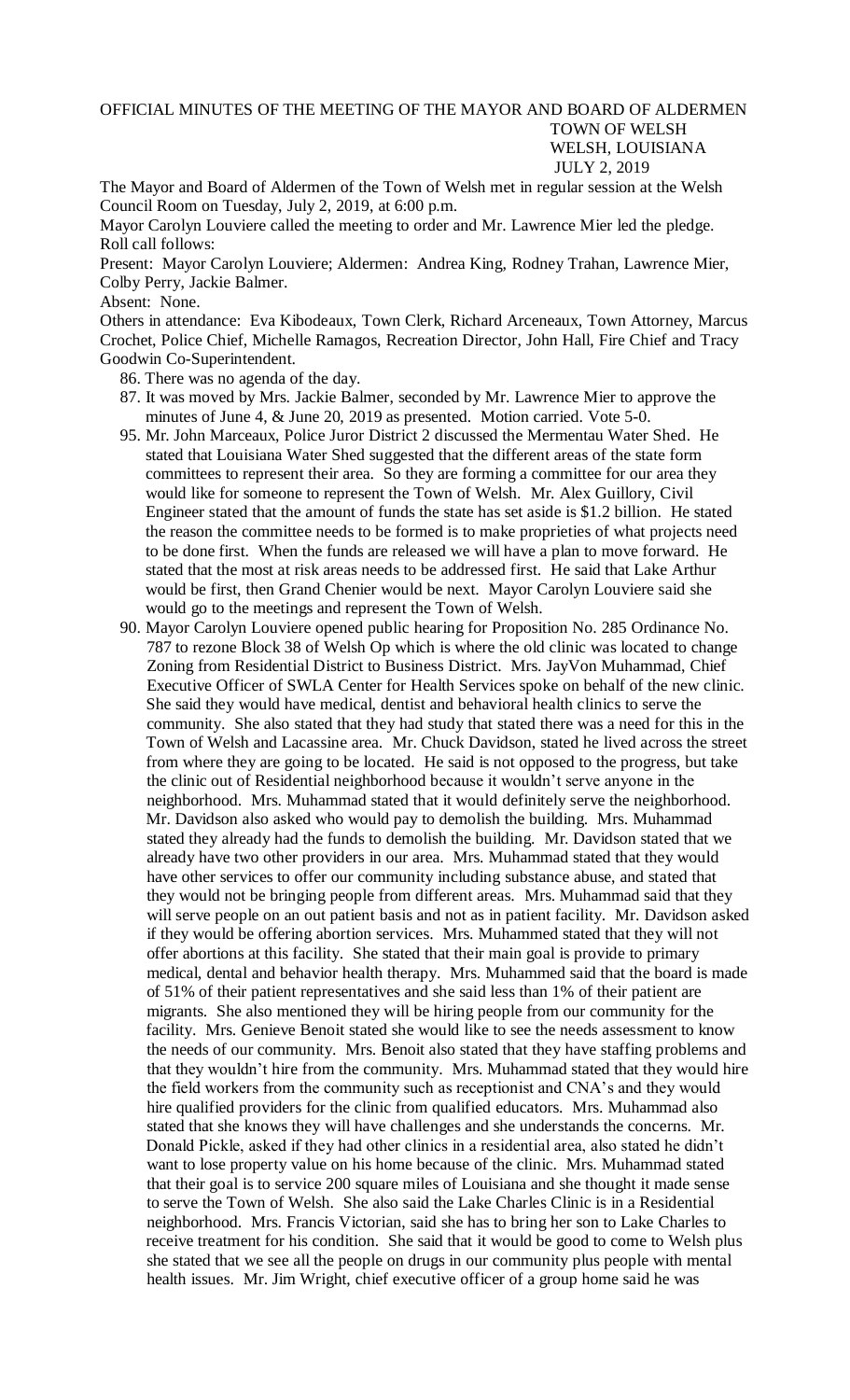concerned about the property value, but he said he didn't think it would do anything to the value of his property. He said why not return the use of property to what is was originally used for years ago. Ms. Mary Williamson, said that we definitely have a need for this in our community. She asked how do they treat the patients with methadone. Mrs. Muhammed stated that they don't use methadone. They use suboxone instead. Ms. Williamson stated she was also concerned because the school was just down the road. Mrs. Muhammad said they have 2 different strategies to treat the patients plus she said They would have programs in the school to be against drugs and also programs in the community to deter crime. Mrs. Muhammad said their clinic is open to view at any time. Mrs. Kristi Davidson said she contacted the Jennings American Legion Hospital and they stated that they could open a satellite clinic in the Town of Welsh. Mrs. Muhammad said they were a non-profit organization.

 It was moved by Mr. Rodney Trahan, seconded by Mrs. Jackie Balmer to close the public hearing. Motion carried. Vote 5-0.

 88. Mayor Carolyn Louviere opened public hearing for Proposition No. 282 Ordinance No. 284 to lift open container for Welsh Alumni Tournament on July 19 & 20, 2019. No comments were made during the hearing.

 It was moved by Mr. Lawrence Mier, seconded by Mrs. Jackie Balmer to close the public hearing. Motion carried. Vote 5-0.

 89. Mayor Carolyn Louviere opened public hearing for Proposition No. 283 Ordinance No. 785 to amend 2019 – 2020 budget for repairs to the Old City Hall and for surveillance equipment for the building. Marcus Crochet, Police Chief stated he had already given the quotes for the work to the alderman last month and stated that he would use Ted funds to make the necessary repairs.

 It was moved by Mr. Rodney Trahan, seconded by Mrs. Jackie Balmer to close the public hearing. Motion carried. Vote 5-0.

- 91. It was moved by Mrs. Jackie Balmer, seconded by Mr. Rodney Trahan to introduce Proposition No. 284 Ordinance No. 786 to "Amend 2018 – 2019 budget" to set public hearing on August 6, 2019. Motion carried. Vote 5-0.
- 92. The following ordinance was moved for adoption by Mr. Rodney Trahan, seconded by Mr. Lawrence Mier.

PROPOSITION NO. 282 ORDINANCE NO. 784

An Ordinance Amending Sec. 15-66 regulating the consumption of

Alcoholic beverages on public streets and in public parks.

Roll Call Vote:

 Yeas: Andrea King, Rodney Trahan, Lawrence Mier, Colby Perry, Jackie Balmer. Nays: None.

Abstaining: None.

Absent: None.

Motion carried. Vote 5-0.

93.The following ordinance was moved for adoption by Ms. Jackie Balmer, seconded by Mr. Lawrence Mier.

PROPOSITION NO. 283 ORDINANCE NO. 785

An Ordinance Amending a budget for the Town of Welsh, Louisiana, for fiscal year 2019 – 2020.

Roll Call Vote:

Yeas: Andrea King, Rodney Trahan, Lawrence Mier, Colby Perry, Jackie Balmer. Nays: None.

Abstaining: None.

Absent: None.

Motion carried. Vote 5-0.

93. It was moved by Mr. Colby Perry, seconded by Mr. Lawrence Mier to table the matter until Tuesday, August 6, 2019, in reference to Proposition No. 285 Ordinance No. 787 An Ordinance amending Zoning Ordinance #572, for the Town of Welsh, Louisiana; providing for a change in Appendix A, Official Zoning Districts and Classification Map of the Town of Welsh. Motion carried. Vote 5-0.

John Hall, Fire Chief reported that they have stopped flow testing of the fire hydrants for Approximately one week to one and half weeks. He also stated they are 25% done and have 25% more that needs to be done. They will start the flow testing of the fire hydrants in another one to one and half weeks. He recommended this time that we contact, KPLC, KATC and KLFY and do a call out to inform the residents to be aware of what is going on. He stated that this is necessary for the fire rating and also we do it every year to make